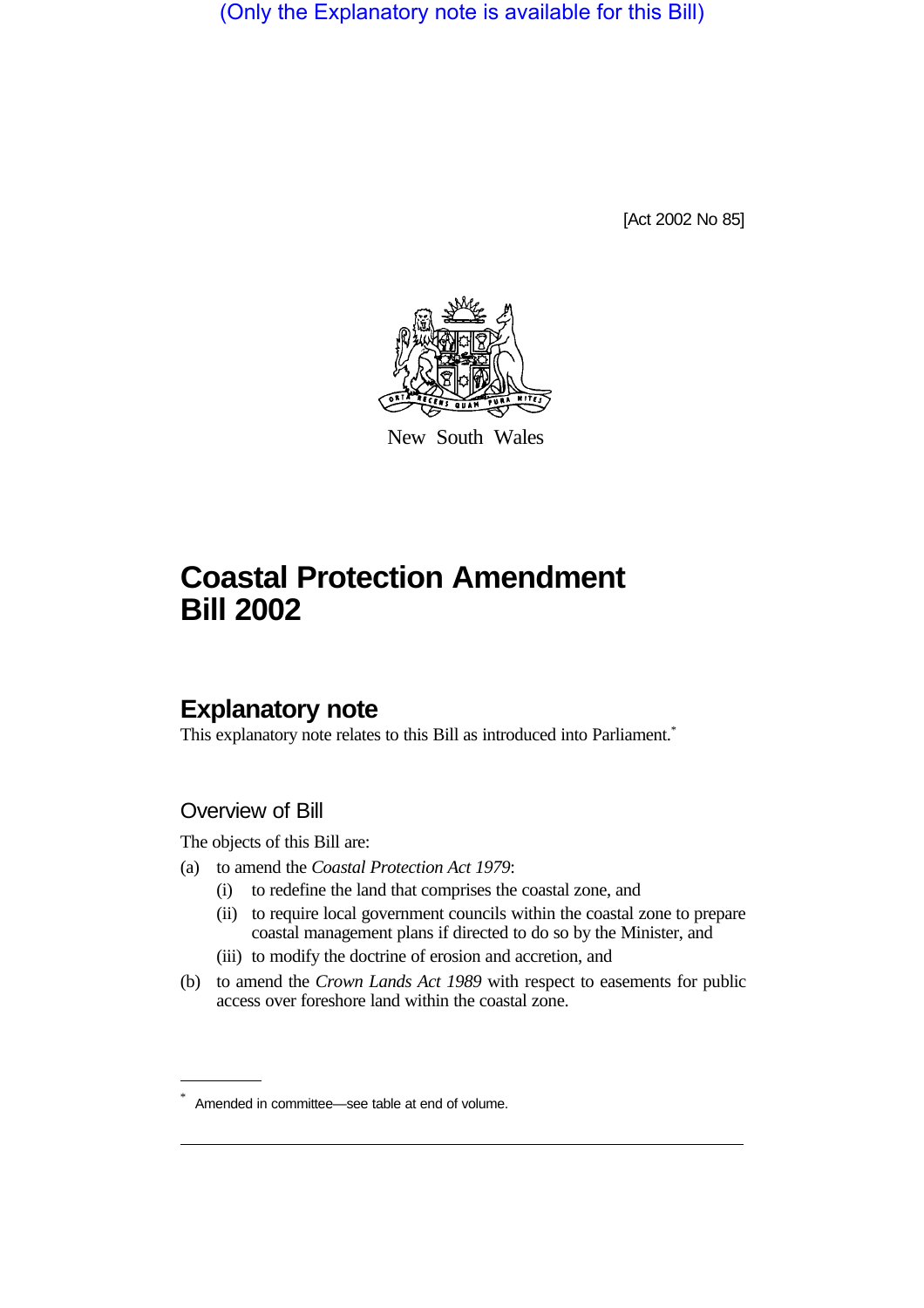Coastal Protection Amendment Bill 2002 [Act 2002 No 85]

Explanatory note

### Outline of provisions

**Clause 1** sets out the name (also called the short title) of the proposed Act.

**Clause 2** provides for the commencement of the proposed Act on a day or days to be appointed by proclamation.

**Clause 3** is a formal provision giving effect to the amendments to the *Coastal Protection Act 1979* set out in Schedule 1.

**Clause 4** is a formal provision giving effect to the amendments to the *Crown Lands Act 1989* set out in Schedule 2.

### **Schedule 1 Amendment of Coastal Protection Act 1979**

#### **Definition of the "coastal zone"**

**Schedule 1 [1]** and **[2]** amend the Act with respect to the definition of the *coastal zone*. Currently, under the Act, the urban regions of Sydney, Newcastle, Illawarra and the Central Coast (extending from Newcastle in the north to Shellharbour in the south) are excluded from the coastal zone. As a consequence of the amendments, the areas to be excluded will comprise only:

- (a) those parts of the local government areas of Pittwater, Warringah, Manly, Woollahra, Waverley, Randwick and Sutherland that are not (and are not likely to be) affected by and do not (and are not likely to) affect coastal processes, including coastal wave and wind action, and
- (b) the waters of Sydney Harbour and Botany Bay.

#### **Coastal management plans**

**Schedule 1 [3]** inserts proposed Part 4A (Coastal management plans) into the Act, containing proposed sections 55A–55M.

Proposed section 55A comprises a definition of *beach* for the purposes of the proposed Part.

Proposed section 55B requires a council within the coastal zone to prepare a coastal management plan if directed to do so by the Minister.

Proposed section 55C specifies the matters for which a coastal management plan must make provision.

Proposed section 55D requires a council to prepare a draft coastal management plan in accordance with guidelines determined by the Minister.

Explanatory note page 2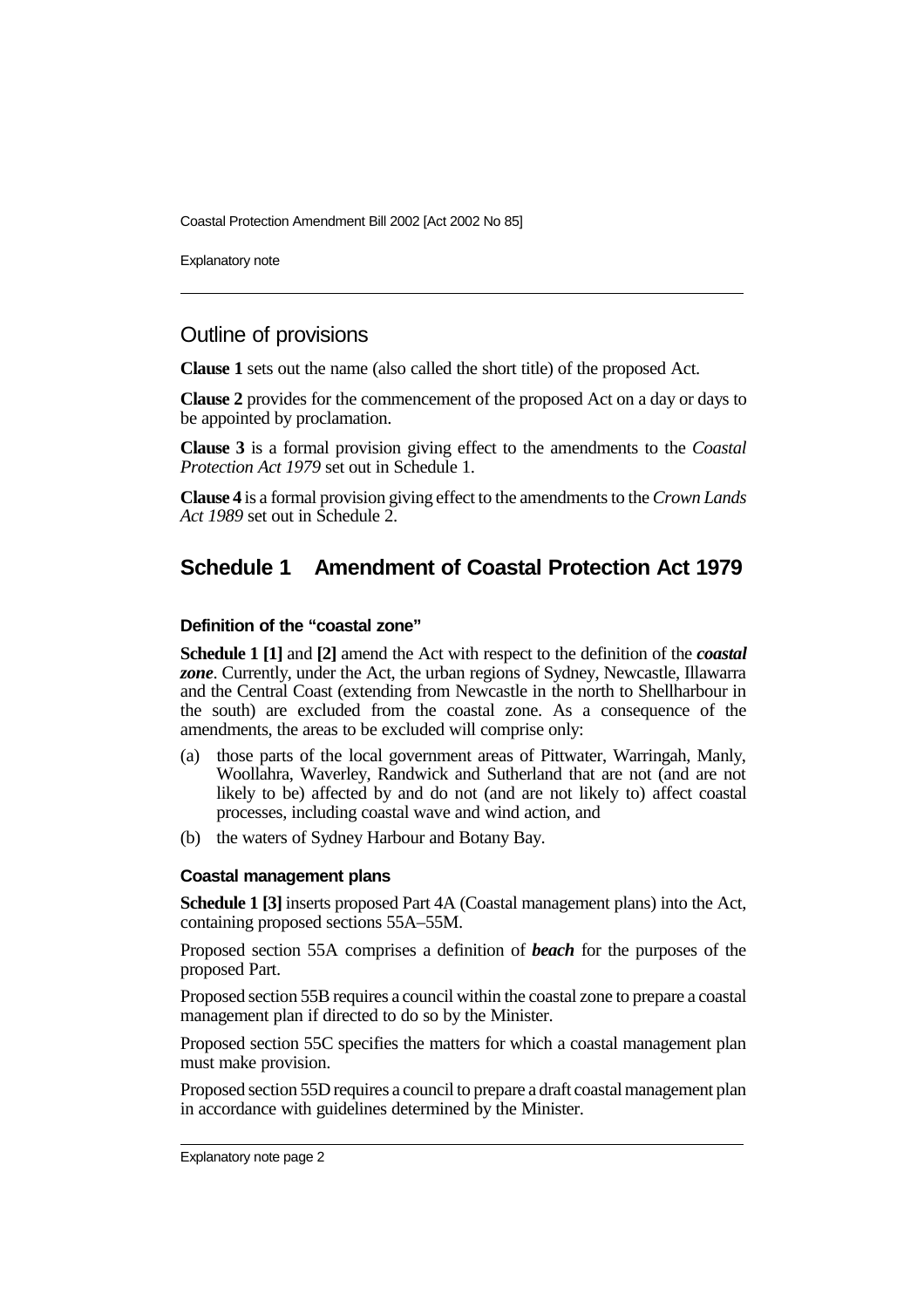Coastal Protection Amendment Bill 2002 [Act 2002 No 85]

Explanatory note

Proposed section 55E requires a council to give public notice of, and to publicly exhibit, a draft coastal management plan.

Proposed section 55F enables any person to make a submission during the period of public exhibition and requires the council to consider all submissions made to it.

Proposed section 55G requires the council to submit the draft coastal management plan to the Minister for approval. The Minister may approve, or refuse to approve, the draft coastal management plan.

Proposed section 55H provides that if the Minister approves the draft coastal management plan, the council is to make the plan and publish it in the Gazette.

Proposed section 55I provides for the amendment and repeal of coastal management plans.

Proposed section 55J requires a council to make a copy of its coastal management plan available for public inspection without charge during ordinary office hours.

Proposed section 55K makes it an offence, punishable with a maximum penalty of 100 penalty units, to carry out work otherwise than in accordance with a coastal management plan.

Proposed section 55L enables the Minister or a council to bring proceedings in the Land and Environment Court to restrain a breach, or a threatened or apprehended breach, of a coastal management plan.

Proposed section 55M enables the Minister or a council to make orders for the observance of a coastal management plan and provides for the enforcement of any such order.

#### **Modification of doctrine of erosion and accretion**

**Schedule 1 [3]** also inserts proposed Part 4B (Modification of doctrine of erosion and accretion) into the Act, containing proposed section 55N.

Proposed section 55N removes the jurisdiction of a court, the power of the Registrar-General, and the power of the Minister administering the *Crown Lands Act 1989* to make a declaration or determination, or to approve a determination, concerning a boundary defined by reference to a mean high water mark that would increase the area of land to the landward side of the water boundary if:

(a) a perceived trend by way of accretion is not likely to be indefinitely sustained by natural means, or